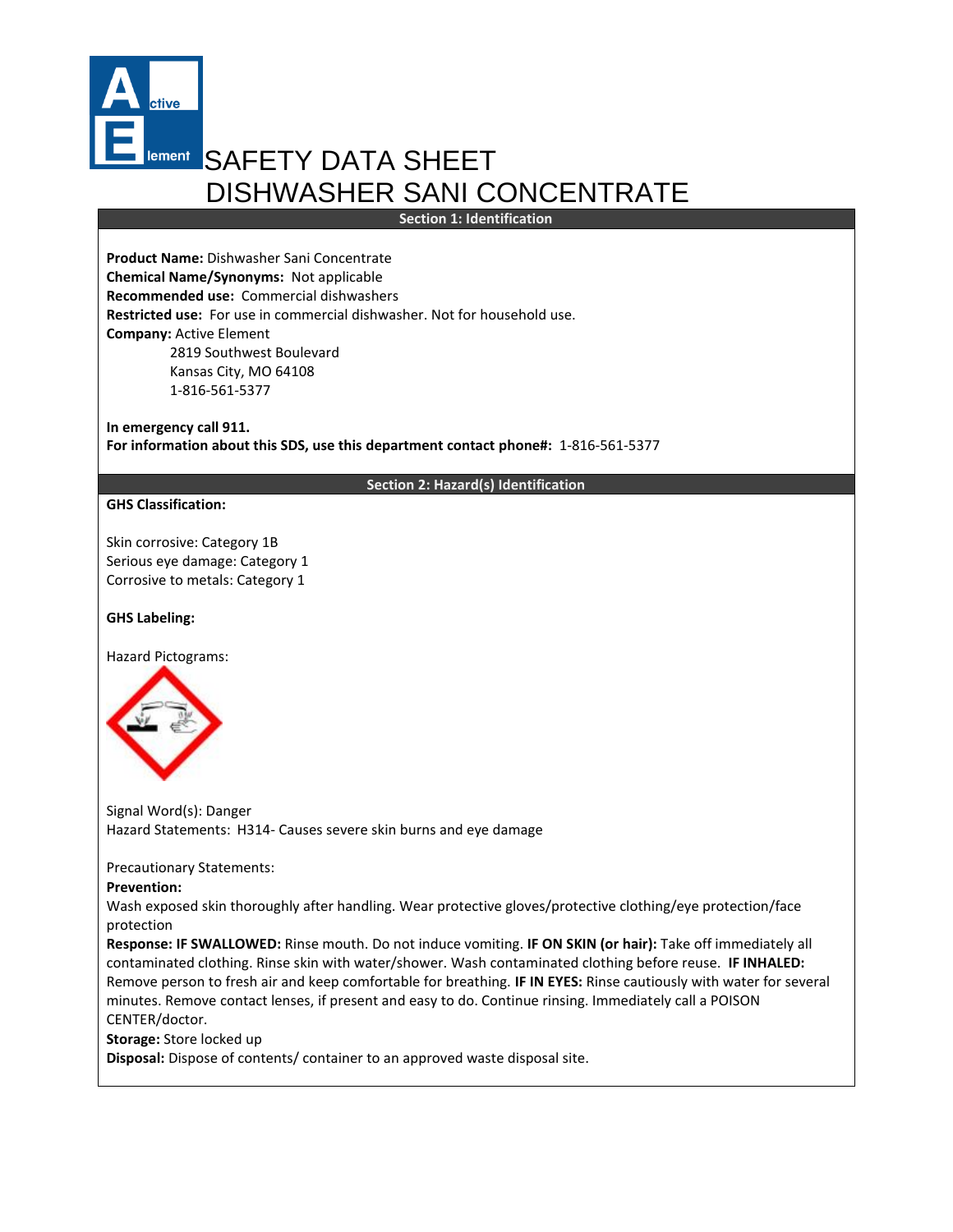**Other Hazards:** Mixing this product with acid or ammonia releases chlorine gas. Contact with acids liberates toxic gas.

## **Section 3: Composition/ Information on Ingredients**

Substance type: Mixture

| <b>Chemical Name</b> | Synonym       | CAS#      | Conc.  |
|----------------------|---------------|-----------|--------|
| sodium hypochlorite  | Liquid bleach | 7681-52-9 | 10-30% |

#### **Section 4: First-Aid Measures**

**After skin contact:** Wash immediately with lots of water for at least 15 minutes. Use mild soap if available. Wash clothing before reuse. Thoroughly clean shoes before reuse. Get medical attention immediately.

**After eye contact:** Rinse immediately with plenty of water, also under the eyelids, for at least 15 minutes. Remove contact lenses, if present and easy to do. Continue rinsing. Get medical attention immediately.

**After inhalation:** Remove to fresh air. Treat symptomatically. Get medical attention if symptoms occur.

**After swallowing**: Rinse mouth with water. Do NOT induce vomiting. Never give anything by mouth to an unconscious person. Get medical attention immediately.

**Protection of first-aiders:** If potential to exposure exists refer to Section 8 for specific personal protective equipment.

**Section 5: Fire-Fighting Measures**

**Suitable extinguishing agents:** Adapt extinguishing media to the environment for surrounding fires. **Unsuitable extinguishing methods:** None known

**Specific hazards during firefighting:** Exposure to decomposition products mat be a hazard to health.

**Hazard combustion products:** Decomposition products may include the following. Halogenated compounds. Metal oxides.

**Specific extinguishing methods**: Fire residuals and contaminated fire extinguishing water must be disposed of in accordance with local regulations. In the event of fire and/or explosion do not breathe fumes.

**Special protective equipment for firefighters:** In case of fire, wear a full face positive-pressure self contained breathing apparatus.

**Hazchem Code:** 2X

#### **Section 6: Accidental Release Measures**

**Personal precautions:** Ensure adequate ventilation. Keep people away from upwind of spill/leak. Avoid inhalation, ingestion and contact with skin and eyes. When workers are facing concentrations above the exposure limit they must use appropriate certified respirators. Ensure clean-up is conducted by trained personnel only. Refer to protective measures listed in sections 7 and 8.

**Measures for environmental protection:** Do not allow contact with soil, surface or ground water.

**Measures for cleaning/collecting:** Stop leak/spill if safe to do so. Contain spillage, and then collect with noncombustible absorbent material, (e.g. sand, earth, vermiculite) and place in container for disposal according to local/national regulations (see section 13) Flush away traces with water. For large spills, dike spilled material or otherwise contain material to ensure runoff does not reach a waterway.

#### **Section 7: Handling and Storage**

**Handling:** Do not ingest. Do not breathe dust/fumes/gas/mist/vapours/spray. Use only in the open/under exhaust/ventilation. Do not get in eyes, on skin or on clothing. Wash hands thoroughly after handling. Wash contaminated clothing before reuse. Mixing this product with acid or ammonia releases chlorine gas. **Storage temperature:** 0 °C to 40 °C

**Storage:** Do not store near acids. Keep out of reach of children. Store in suitable labeled containers. Keep containers air tight. Keep locked up.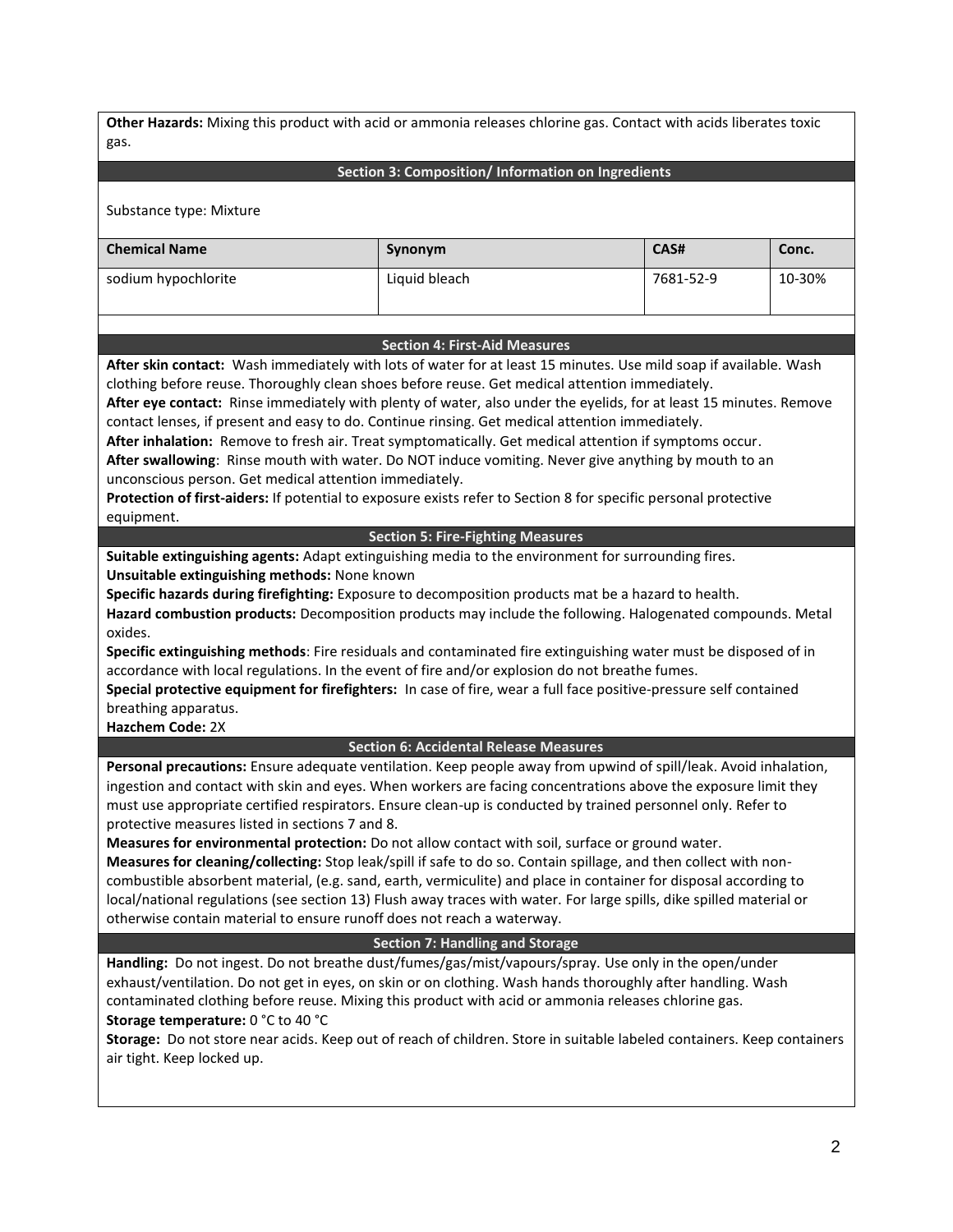#### **Section 8: Exposure Controls/Personal Protection**

# **Components with workplace control parameters**

Contains no substances with occupational exposure limit values.

**Engineering measures:** Effective exhaust ventilation system. Maintain air concentrations below occupational exposure standards

# **Personal Protective Equipment**

Eye Protection: Wear eye/face protection.

Hand Protection: Standard glove type. Impervious gloves.

Skin protection: Wear personal protective equipment comprising suitable protective gloves, safety goggles and protective clothing.

Respiratory protection: When workers are facing concentrations above the exposure limit they must respiratory protection.

Hygiene measures: Handle in accordance with good industrial hygiene and safety practice. Remove and wash contaminated clothing before re-use. Wash face, hands and any exposed skin thoroughly after. handling. Provide suitable facilities for quick drenching or flushing of the eyes and body in case of contact or splash hazard.

# **Section 9: Physical and Chemical Properties**

| Appearance: Liquid                                                          |  |  |
|-----------------------------------------------------------------------------|--|--|
| Color: Yellow                                                               |  |  |
| Odor: Chlorine                                                              |  |  |
| <b>Odor threshold: No data available.</b>                                   |  |  |
| pH: 12.0-13.5 %                                                             |  |  |
| Melting point: No data available.                                           |  |  |
| Boiling point/boiling range: 100 °C                                         |  |  |
| Flash point: Not applicable. Does not sustain combustion.                   |  |  |
| <b>Evaporation rate: No data available.</b>                                 |  |  |
| Flammability: No data available.                                            |  |  |
| Upper/lower flammability or explosive limits: No data available.            |  |  |
| Auto ignition temperature: Not applicable.                                  |  |  |
| Vapor pressure: No data available.                                          |  |  |
| Vapor density: No data available.                                           |  |  |
| Relative density: 1.15-1.25                                                 |  |  |
| Solubility in/Miscibility with water: Soluble in water                      |  |  |
| Viscosity, kinematic: No data available.                                    |  |  |
| Viscosity, dynamic: No data available.                                      |  |  |
| Molecular mass: No data available                                           |  |  |
| <b>Explosive properties: None</b>                                           |  |  |
| <b>Oxidizing properties: None</b>                                           |  |  |
| <b>Section 10: Stability and Reactivity</b>                                 |  |  |
| Reactivity: Mixing this product with acid or ammonia releases chlorine gas. |  |  |
| <b>Chemical stability:</b> Stable under normal conditions.                  |  |  |
| <b>Conditions to avoid: None know.</b>                                      |  |  |
| <b>Incompatible materials:</b> Strong acids. Some metals.                   |  |  |
| Hazardous decomposition products: Halogenated compounds. Metal oxides.      |  |  |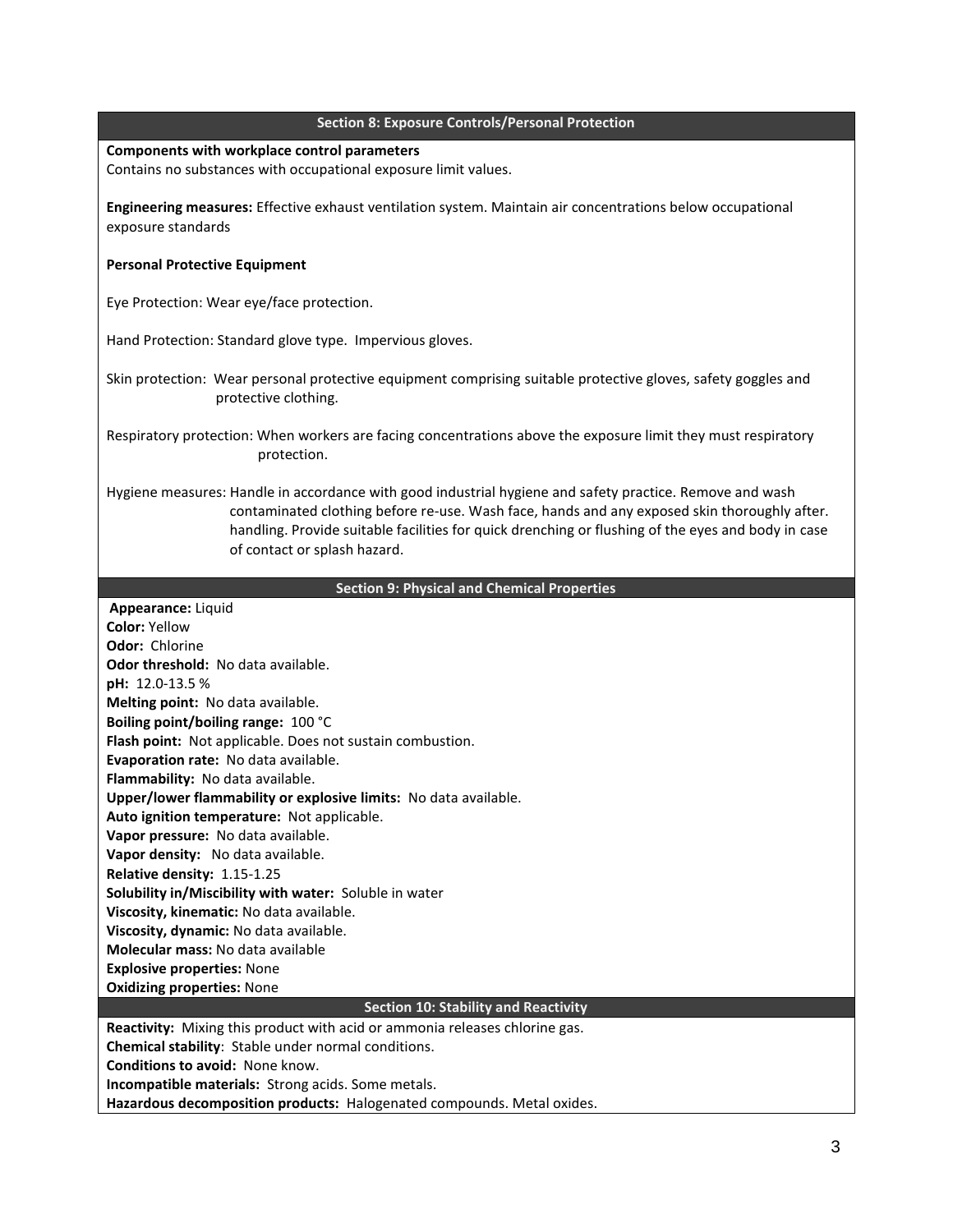## **Section 11: Toxicological Information**

## **Information on likely routes of exposure:** Inhalation, eye contact, skin contact

## **Potential routes of exposure/potential health effects**

Skin: Causes severe skin burns Eye: Causes serious eye damage Inhalation: May cause nose, throat, and lung irritation. Ingestion: Causes digestive tract burns. Chronic Exposure: Health injuries are not known or expected under normal use. Carcinogenic effects: No data available.

#### **Experience with human exposure**

Eye contact: Redness, pain, corrosion Skin contact: Redness, pain, corrosion Ingestion: Corrosion, abdominal pain Inhalation: Respiratory irritation, cough

#### **Toxicity**

Acute oral toxicity: No data available. Acute inhalation toxicity: No data available. Acute dermal toxicity: No data available Skin corrosion/irritation: No data available. Serious eye damage/eye irritation: No data available. Respiratory or skin sensitization: No data available. Carcinogenicity: No data available. Reproductive effects: No data available. Germ cell mutagenicity: No data available. Teratogenicity: No data available. STOT-single exposure: No data available. STOT-repeated exposure: No data available. Aspiration toxicity: No data available.

## **Components**

Acute oral toxicity: Sodium hypochlorite LD50 rat 5,230 mg/kg

Acute inhalation toxicity: Sodium hypochlorite 4 h LC50 rat: > 5.25 mg/l

Acute dermal toxicity: sodium hypochlorite LD50 rabbit: > 10,000 mg/kg

#### **Section 12: Ecological Information**

**Environmental Effects:** This product has no known ecotoxicological effects.

**Toxicity to fish:** No data available.

**Toxicity to daphnia and other aquatic invertebrates:** No data available.

**Toxicity to algae:** No data available

**Persistence and degradability:** No data available.

**Mobility in soil:** No data available.

**Bioaccumulation:** No data available.

**Other adverse effects:** No data available.

## **Section 13: Disposal Considerations**

**Disposal methods:** Where possible recycling is preferred to disposal or incineration. If recycling is not practicable, dispose of in compliance with local regulations. Dispose of wastes in an approved waste disposal facility.